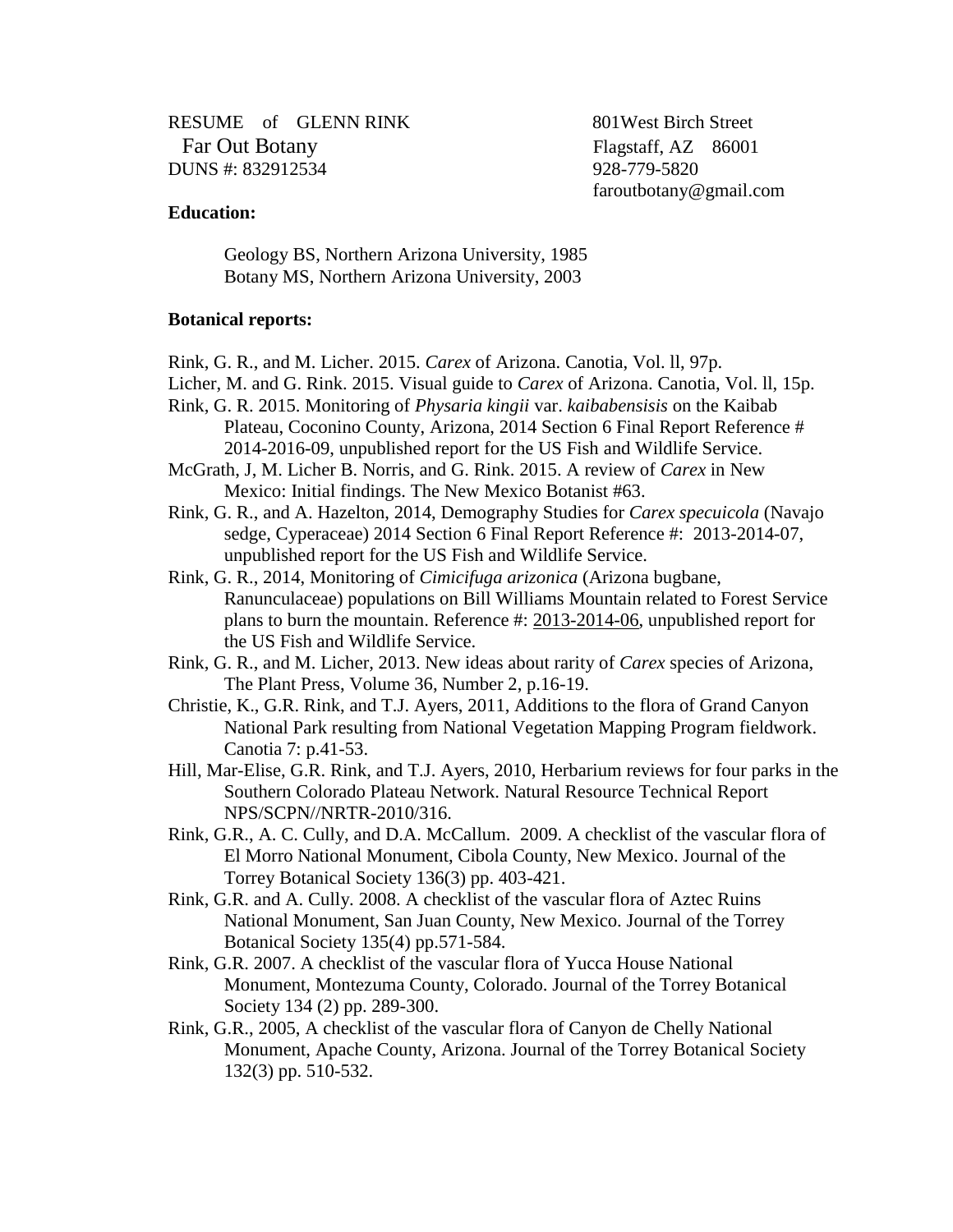## **Rare Plant and Floristic Field Experience:**

2015, May 8-10, Rare plant survey of the Verde Formation, central Arizona, for the Coconino National Forest.

2014, April 23 – May 16, Sep 15 – Oct 12 – Desert tortoise clearance and cactus and yucca mitigation for Stateline Power Plant in California and Silverstate Power Plant in **Clark County, Nevada**. Reference: Danna Hinderle, Ironwood Inc, 20 Nevada Street, Suite 300, Redlands, CA 92373, [dhinderle@ironwoodbio.com,](mailto:dninderle@ironwoodbio.com) 303-884-4664. 51 days.

2014, Jul 1-8; 2013, Aug 23-25 – Surveyed for *Carex specuicola*, Navajo sedge on Navajo Nation lands and in San Juan County, Utah under a Section Six USFWS grant. Reference: John Nystedt, USFWS, Flagstaff, AZ,

2014, Mar 24 – 31 – Plant list and rare plant survey of a portion of Johnson Valley, San Bernardino County, California for expansion of the 29 Palms Marine Base for Alice Karl Associates. Rare plants surveyed for included: *Androstephium breviflorum*, *Astragalus albens*, *Astragalus bernardinus*, *Astragalus tricarinatus, Atriplex parishii, Boechera dispar, Boechera shockleyi, Calochortus striatus, Canbya canbyi, Castela emoryi*, *Caulanthus bernardinus*, *Chamaesyce platysperma, Chorizanthe xanti* var. *leucotheca, Coryphantha alversonii, Cryptantha clokeyi, Cymopterus multinervatus, Cymopterus panamintensis*, *Eriastrum harwoodii*, *Erigeron parishii, Eriogonum ovalifolium* var. *vineum, Eriophyllum mohavense, Grusonia parishii, Linanthus maculatus*, *Matelea parvifolia, Menodora spinescens* var. *mohavensis, Mentzelia puberula, Mentzelia tridentata, Mimulus mohavensis, Monardella boydii, Monardella robisonii, Muhlenbergia apressa, Pediomelum castoreum, Penstemon albomarginatus, Phacelia parishii, Plagiobothrys parishii, Puccinellia parishii, Saltugilia latimeri, Sidalcea neomexicana, Wislizenia refracta* subsp. *refracta*. reference: Alice Karl, PO Box 74006, Davis, California 95617, [heliophile@mindspring.com,](mailto:heliophile@mindspring.com) 530-666-9567 (office), 530-304- 4121 (cell). 8 days.

2014 – Awarded Section Six grants to monitor Kaibab mustard (*Physaria kaibabensis*), Coconino County, AZ, explore for (*Eriogonum mortonianum*), northern AZ and southern UT, explore for Arizona bugbane (*Cimicifuga arizonica*) in Gila County, AZ, and write a Recovery Plan for Navajo sedge (*Carex specuicola*). Projects are in process.

2013 – Awarded Section Six grant to monitor Arizona bugbane, (*Cimicifuga arizonica*) on Bill Williams Mountain, Coconino County, AZ. Report completed.

2013 – Awarded Section Six grant to monitor and explore for Navajo sedge (*Carex specuicola*) northern AZ and southern UT. Report completed.

2013, June 16 – August 2 – Biological monitoring of waterline, road and tower construction for Copper Mountain Solar site in the **Eldorado Valley, Nevada**. Included exotic and rare plant surveys, exotic plant management, and cactus salvage. Reference: Don Copeland, Ironwood Inc., 20 Nevada Street, Suite 300, Redlands, CA 92373, [don@ironwood-inc.com.](mailto:don@ironwood-inc.com) 36 days.

2013, March 15 – April 3 - Plant list and rare plant survey of about 5,000 acres for solar power development in Riverside County, California. Rare plants surveyed for included: *Abronia villosa* var*. aurita, Acleisanthes longiflora*, *Androstephium breviflorum*,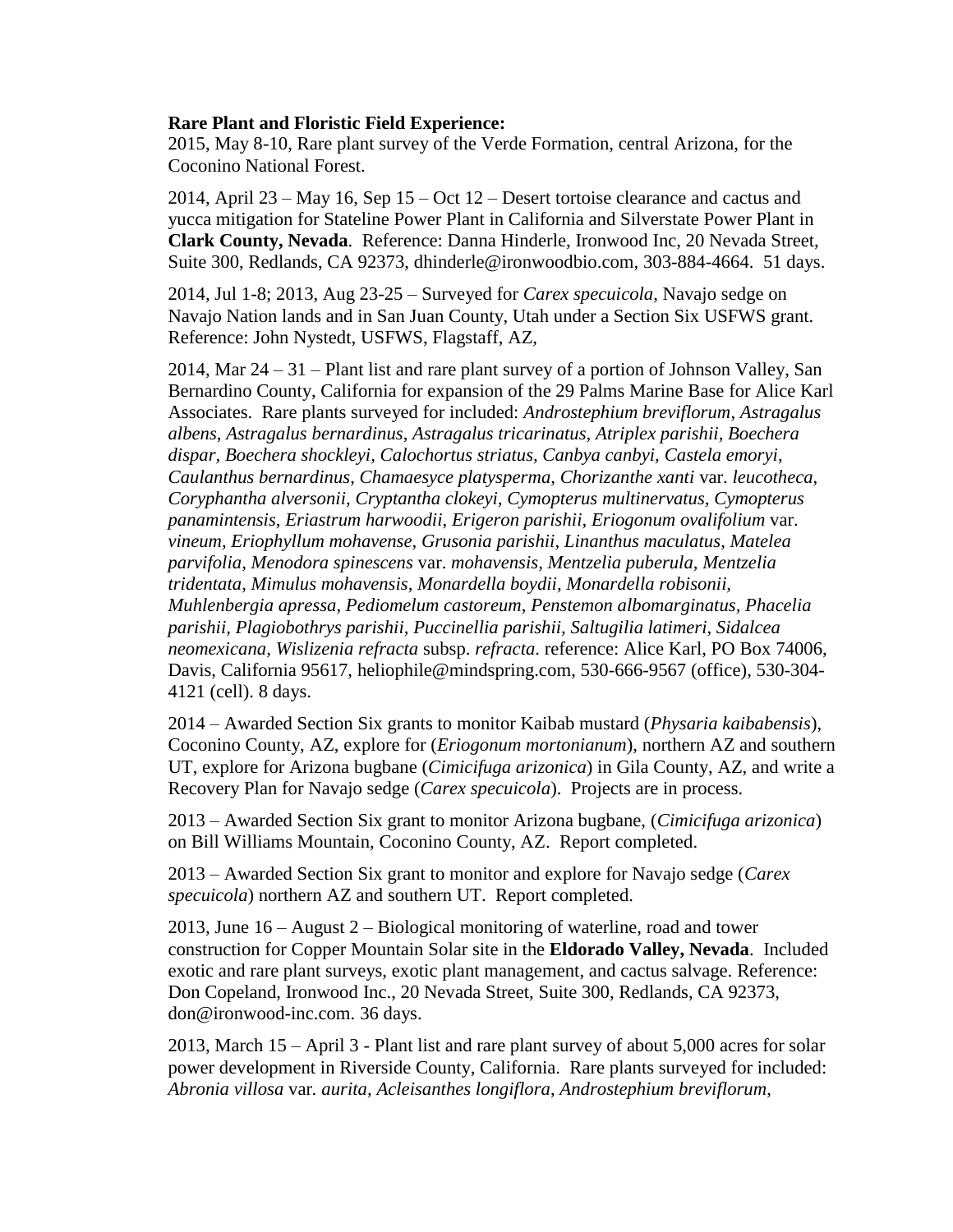*Astragalus insularis* var. *harwoodii*, *Astragalus lentiginosus* var. *borreganus*, *Castela emoryi*, *Chamaesyce abramsiana, Colubrina californica, Coryphantha alversonii, Cryptantha costata*, *Cryptantha holoptera*, *Cynanchum utahense*, *Eriastrum harwoodii*, *Hymenoxys odorata, Koeberlinia spinosa*, *Mentzelia puberula, Mentzelia tridentata*, *Opuntia wigginsii, Teucrium cubense* ssp. *depressum*. Reference: Michael Honer, Ironwood Inc., 20 Nevada Street, Suite 300, Redlands, CA 92373, [mihoner@earthlink.net,](mailto:mihoner@earthlink.net) 805-450-7608. 17 days.

2012, Sept. 17-21 – Rare plant survey of Bill Williams Mountain, Coconino County, Arizona for the Hualapai Cultural Resources Office. Rare plants surveyed for included: *Cimicifuga arizonica, Astragalus rusbyi, Penstemon nudiflorus, Clematis hirsutissima, Hedeoma diffusa*. reference: Carrie Cannon, Hualapai Cultural Resources, PO Box 179, Peach Springs, AZ 86434, [calisay17@hotmail.com,](mailto:calisay17@hotmail.com) 928-727-1338. 5 days.

2012, Aug. 22-Sept.4 - Plant list and rare plant survey of about 8,000 acres for solar power development in Riverside County, California for Alice Karl as subcontractor for Tetratech at Blythe Solar Power. Rare plants surveyed for included: *Chamaesyce abramsiana, Colubrina californica, Cynanchum utahense*, *Proboscoidea althaeifolia.* reference: Alice Karl, PO Box 74006, Davis, California 95617, [heliophile@mindspring.com,](mailto:heliophile@mindspring.com) 530-666-9567 (office), 530-304-4121 (cell). 14 days.

2012, April 7-15, May 26-31 and 2011, Sep 9-16 - Invasive plant survey of season 2011 fires in the Atascosa, Huachuca, Parajito, Patagonia and Tumacacori Mountains for Coronado National Forest, Arizona. Exotics surveyed for included: *Rhus lancea*, *Centaurea melitensis*, *C. soltitialis*, *Circium arvensis*, *C. vulgare*, *Euryops subcarnosus*, *Helianthus ciliaris*, *Pentzia incana*, *Arundo donax*, *Eragrostis lehmanniana*, *Pennisetum ciliaris*, *P. setaceum*, *Sorghum halepense*, *Ailanthus altissima*, *Tamarix* sp. Reference: Sharon Biedenbender, Invasive Species Coordinator, Coronado National Forest, 300 West Congress Street, Tucson, AZ 85701, 520-559-2762, [sbiedenbender@fs.fed.us.](mailto:sbiedenbender@fs.fed.us) 22 days.

2012, Sept. 12, March 18-24 and 2011, Sep 24-Oct.3 – Plant list and rare plant survey of about 5,000 acres for solar power development at Sonoran West, a BSE project in Riverside County, California for URS Corporation. Rare plants surveyed for included: *Abronia villosa* var*. aurita, Acleisanthes longiflora*, *Androstephium breviflorum*, *Astragalus insularis* var. *harwoodii*, *Astragalus lentiginosus* var. *borreganus*, *Castela emoryi*, *Chamaesyce abramsiana, Colubrina californica, Coryphantha alversonii, Cryptantha costata*, *Cryptantha holoptera*, *Cynanchum utahense*, *Eriastrum harwoodii*, *Hymenoxys odorata, Koeberlinia spinosa*, *Mentzelia puberula, Mentzelia tridentata*, *Opuntia wigginsii, Teucrium cubense* ssp. *depressum,* Reference: Heather Rothbard, Staff Botanist, URS Corporation, 4225 Executive Square, Suite 1600, La Jolla, CA, 858-812-9292 x1547, (cell) 858-812-8295, Heather\_Rothbard@URScorp.com. 15 days.

2012, Sept.3-11, 2011, March 7-15, April 25-May 7 – Plant list and rare plant survey of about 13,000 acres for solar power development in Riverside County, California for URS Corporation, Rio Mesa, a BSE project. Rare plants surveyed for included *Abronia villosa*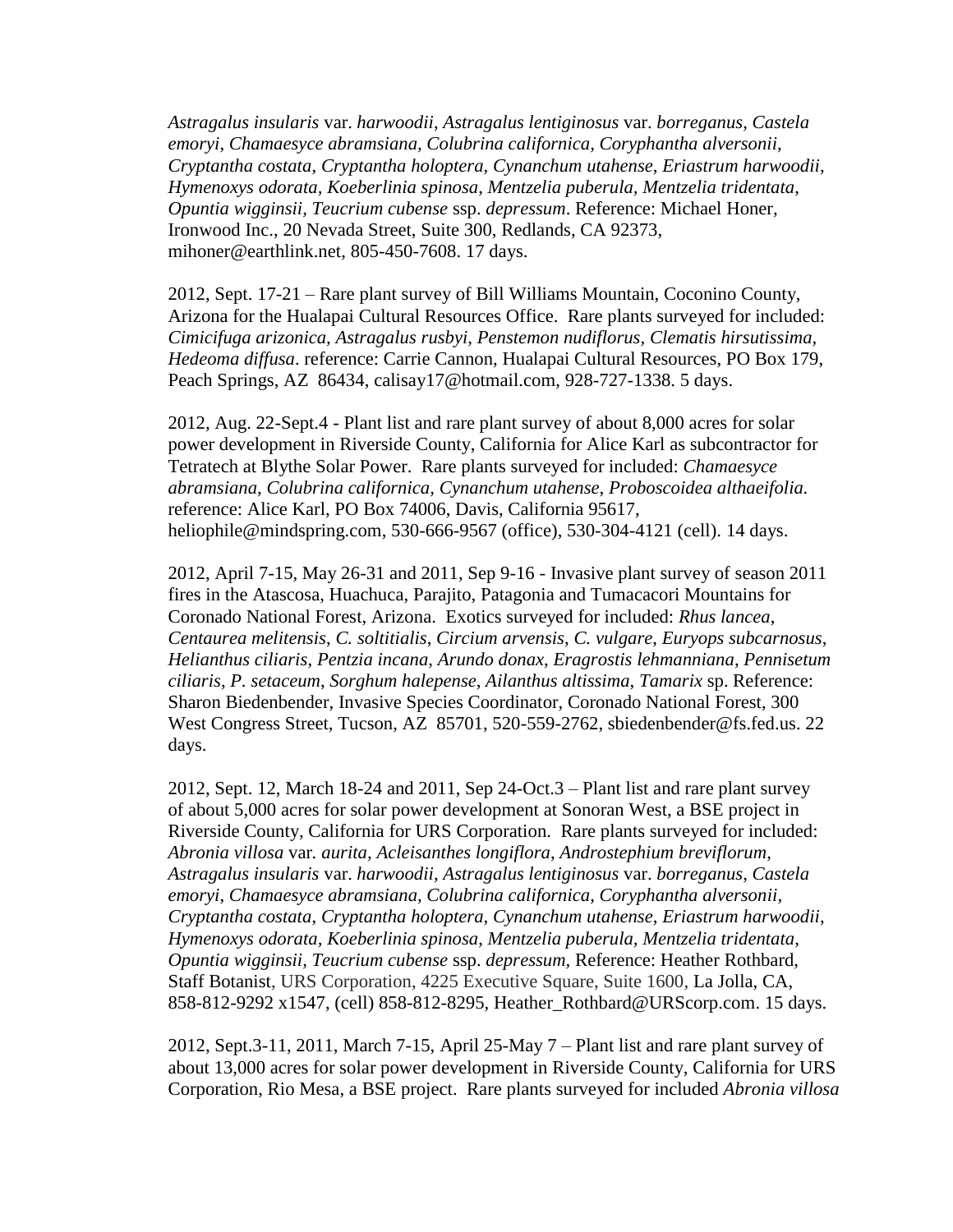var*. aurita, Acleisanthes longiflora*, *Androstephium breviflorum*, *Astragalus insularis* var. *harwoodii*, *Astragalus lentiginosus* var. *borreganus*, *Castela emoryi*, *Chamaesyce abramsiana, Colubrina californica, Coryphantha alversonii, Cryptantha costata*, *Cryptantha holoptera*, *Cynanchum utahense*, *Eriastrum harwoodii*, *Hymenoxys odorata, Koeberlinia spinosa*, *Mentzelia puberula, Mentzelia tridentata*, *Opuntia wigginsii, Teucrium cubense* ssp. *depressum,* reference: Kristiaan Stuart, Botanical Field Lead, URS, 1129 Valley Oak Drive; Chico, CA 95926; ktnstuart@gmail.com, [\(858\) 692.8534;](tel:%28858%29%20692.8534) later; Heather Rothbard, Staff Botanist, URS Corporation, 4225 Executive Square, Suite 1600, La Jolla, CA, 858-812-9292 x1547, (cell) 858-812-8295, Heather\_Rothbard@URScorp.com. 31 days.

2012, May 4-10, 16-22, June 2-12, 18-26, Jul 2-10, 16-21, Jul 31-Aug 10, 2011, Jun 13- 17, Jul 10-14, 19-23; 2010 May 17-26, Jun 2-5, Jul.13-22, Aug.23-27, Aug. 30-Sep.3, 6- 16, Oct. 6-17; 2009, Oct 19-26 – Range bio-productivity surveys of several districts on remote Navajo Nation lands, San Juan County, Utah, Coconino, Navajo and Apache Counties, Arizona, and San Juan County, New Mexico. Protocol includes 2-3 clip plots out of 10 - 1m² plots along 100m transects, looked for *Astragalus cutleri*, *Astragalus humillimus*, *Atriplex garrettii* var. *navajoensis*, *Erigeron rhizomatus*, *Penstemon navajoa*, *Sclerocactus mesa-verdae*, *Asclepias welshii*, and *Polygala acanthoclada,* reference: Alexis Watts, Project Manager, Ecosphere Environmental Services, 112 West Montezuma Avenue, Suite 4, Cortez, CO 81321, 970-564-9100, cell: 928-386-1777, [watts@ecosphere-services.com.](mailto:watts@ecosphere-services.com) 140 days.

2011, April 11-24, Plant list and rare plant survey of approx. 900 acres for Stateline Solar Power development near Primm, NV within California, approximately 700 acres for Silver State Solar Power development east of Primm, NV, and approx. 2500 acres in Eldorado Valley, Clark County, NV for Ironwood Consulting, Inc. Rare plants surveyed for included: *Arctomecon merriami*, *Astragalus nyensis*, *A. remotus, Cryptantha tumulosa, Ephedra funerea, Eriogonum heermannii* var. *clokeyi, Grusonia parishii, Penstemon albomarginatus, P. bicolor ssp. bicolor, P. bicolor ssp. roseus, Phacelia anelsonii*. Reference: Kent Hughes, 909-821-5836, or Kathy Simon 909-289-4649, kathy@ironwood-inc.com. 14 days.

2011, March 21-April 9, Oct. 3-11 and 2010, Oct. 1-4 Plant list and rare plant survey of about 12,000 acres for solar power development in Riverside County, California for Alice Karl as subcontractor for Tetratech at McCoy. Rare plants surveyed for included: *Abronia villosa* var*. aurita, Acleisanthes longiflora*, *Androstephium breviflorum*, *Astragalus insularis* var. *harwoodii*, *Astragalus lentiginosus* var. *borreganus*, *Castela emoryi*, *Chamaesyce abramsiana, Colubrina californica, Coryphantha alversonii, Cryptantha costata*, *Cryptantha holoptera*, *Cynanchum utahense*, *Eriastrum harwoodii*, *Hymenoxys odorata, Koeberlinia spinosa*, *Mentzelia puberula, Mentzelia tridentata*, *Teucrium cubense* ssp. *depressum,* reference: Alice Karl, PO Box 74006, Davis, California 95617, [heliophile@mindspring.com,](mailto:heliophile@mindspring.com) 530-666-9567 (office), 530-304-4121 (cell). 32 days.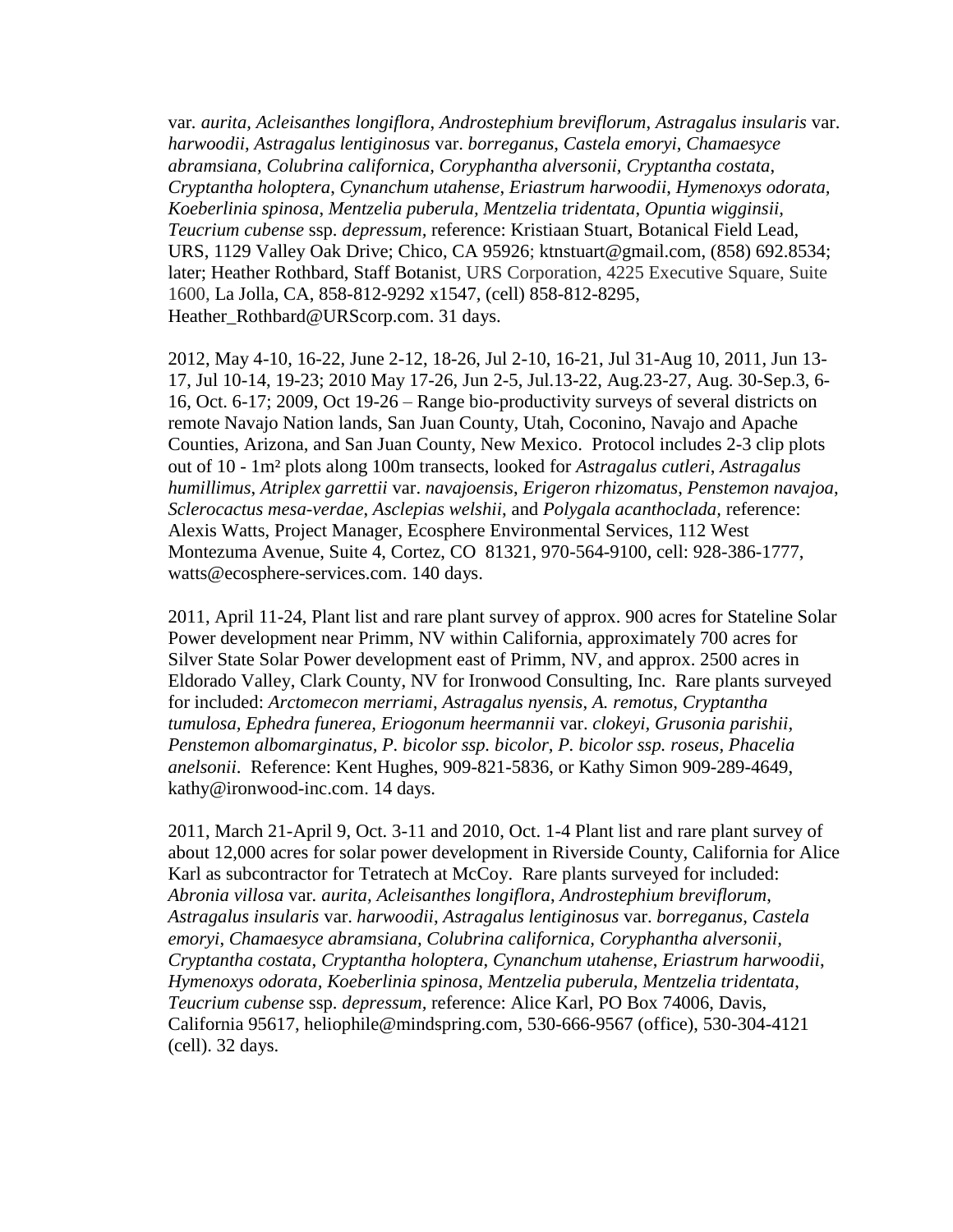2010, April 19 – 30 – Plant list and rare plant survey of about 2500 acres for solar power development in **Nye County, Nevada** for Tetratec Corporation. Rare plants surveyed for included: *Arctomecon merriamii*, *Astragalus nyensis*, *Cymopterus ripleyi* var. *saniculoides*, *Dudleya pulverulenta* ssp. *arizonica*, *Ephedra funereal, Eriogonum bifurcatum*, *Eriogonum contiguum*, *Mentzelia tiehmii, Penstemon albomarginatus*, *Penstemon fruticiformis* ssp. *amargosae*, *Perityle intricate, Phacelia filiae, Phacelia parishii, Sisyrinchium funereum, Sphaeralcea caespitosa* var. *williamsiae*, reference: Ron Gregg, Senior Project Manager, TetraTech, 17885 Von Karman Avenue, Suite 500, Irvine, CA 92614-6213, 949-756-7574, cell: 949-922-9140, [Ronald.gregg@tteci.com;](mailto:Ronald.gregg@tteci.com) also, Derrick Coleman, Senior Project Manager, TetraTech, 17885 Von Karman Avenue, Suite 500, Irvine, CA 92614-6213, 949-756-7586, cell 949-648-0161, [Derrick.Coleman@tetratech.com.](mailto:Derrick.Coleman@tetratech.com) 12 days.

2010, April  $5 - 18$ , May  $3 - 12$ , Sept. 20 - 24 – Plant list and rare plant survey of about 8000 acres in **San Bernardino County, California** for Calico Solar One power development for URS Corporation. Rare plants surveyed for included: *Androstephium breviflorum*, *Astragalus lentiginosus* var. *borreganus*, *Calochortus striatus*, *Castela emoryi*, *Cryptantha clokeyi*, *Cryptantha costata*, *Cryptantha holoptera*, *Cynanchum utahense*, *Eriastrum harwoodii*, *Eriophyllum mohavense*, *Mentzelia tridentata*, *Mimulus mohavensis*, *Muilla coronata*, *Nemacaulis denudata* var. *gracilis*, *Penstemon albomarginatus*, *Phacelia parishii*, *Polygala acanthoclada*, reference: Shawn Johnston, Botanical Field Lead, URS, 619-600-7234, shawnjohnston@cox.net. 24 days.

2009, August 31-September 9 – Vegetation mapping (plant ID and cover estimates) on the North Rim of Grand Canyon, Kass Green and Associates. 10 days.

2009, July 7-10; 2008, May 6, August 27- September 2, October 8-10; 2007, April 27-28 – Vouchered plant survey of Surprise Canyon, a remote tributary of the Colorado River within Grand Canyon, **Mohave County, Arizona**, Far Out Botany. Rare plants looked for include: *Epilobium nevadense*, *Mentzelia hualapaiensis* sp. nov., *Ericameria arizonica*, *Aletes macdougalii* ssp. *macdougallii*, *Camissonia specuicola* ssp. *hesperia*, *Carex scirpoidea* var. *curatorum*, *Crossosoma parviflorum*, *Cryptantha capitata*, *Flaveria macdougallii*, *Fraxinus cuspidata* var. *macropetala*, *Hesperodoria scopulorum* var. *scopulorum*, *Imperata brevifolia*, *Ostrya knowltonii*, *Primula specuicola*, and *Pteryxia petraea*, references listed below. 17 days.

2011, June; 2009, July 13-17, September 10; 2008, July 13-17; August 4-8; 2007, August 4-9, July 5-8 – Vouchered plant survey of the North Rim of Grand Canyon, Grand Canyon Field Institute and Far Out Botany. Rare plants looked for include: *Castilleja kaibabensis*, *Penstemon pseudoputus*, *Hymenoxys subintegra*, *Draba asprella*, *Selaginella watsonii*, *Ericameria arizonica*, and *Beckmannia syzigache*, references listed below. 25 days.

2009, June 2-4, 2008, June 10-17, vouchering rare and other plants from springs and hanging gardens in Bright Angel Canyon, Grand Canyon National Park, Far Out Botany. Rare plants searched for included: *Ericameria arizonica*, *Aletes macdougalii* ssp.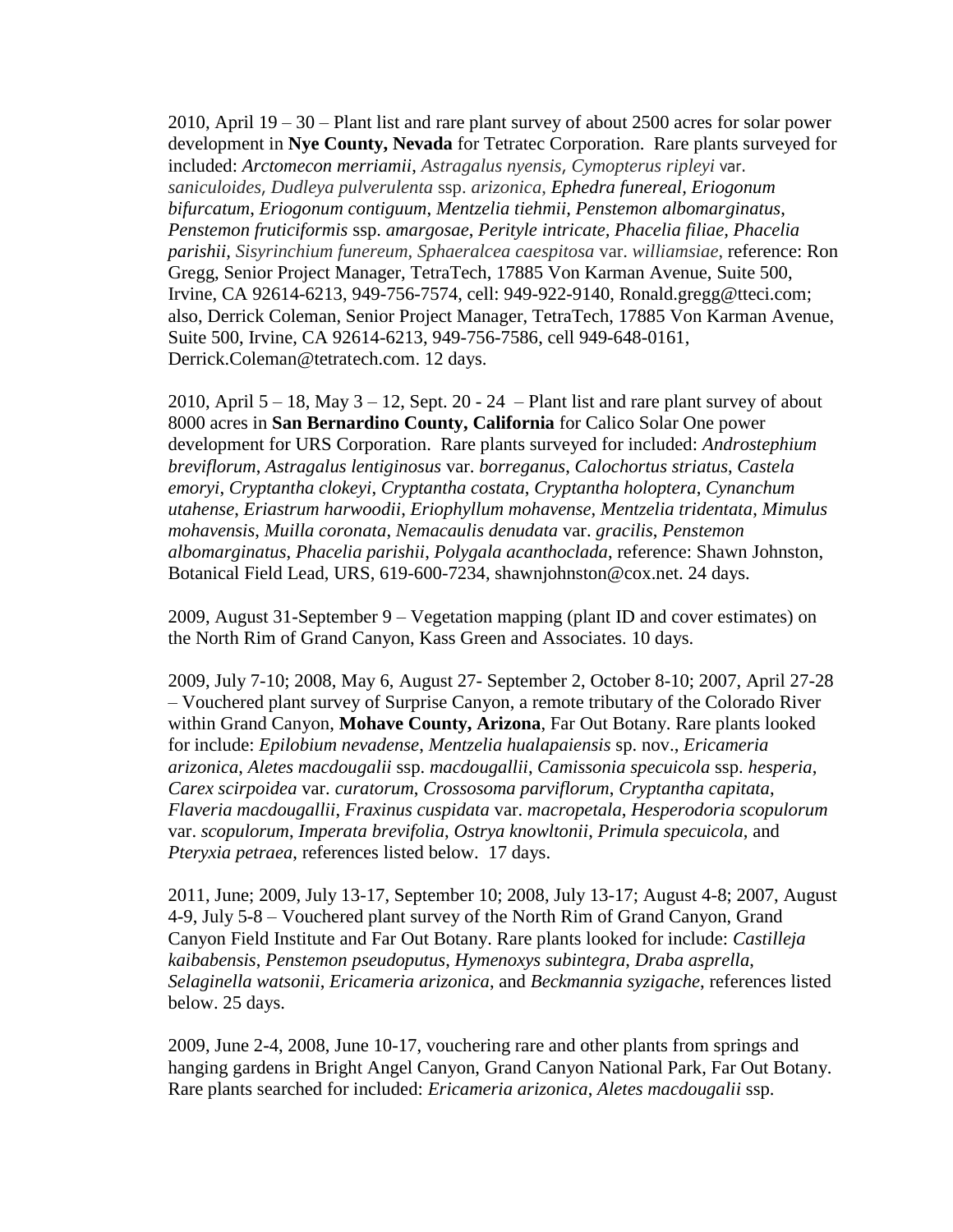*macdougallii*, *Camissonia specuicola* ssp. *hesperia*, *Carex scirpoidea* var. *curatorum*, *Crossosoma parviflorum*, *Cryptantha capitata*, *Flaveria macdougallii*, *Fraxinus cuspidata* var. *macropetala*, *Hesperodoria scopulorum* var. *scopulorum*, *Imperata brevifolia*, *Ostrya knowltonii*, *Primula specuicola*, *Pteryxia petraea*, and *Silene rectiramea*, 11 days.

2009, March 29 – April 9, April 13-17, April 20-27 – Plant list and rare plant survey of about 8000 acres in **Clark County, Nevada** for solar power development, Tetratech and Kiva Biological Consulting. Rare plants surveyed for included: *Arctomecon californica*, *Astragalus geyeri* var. *triquetrus*, *Astragalus mohavensis*, *Calochortus striatus*, *Cryptantha insolata*, *Eriogonum corymbosum* var. *nilesii* (Las Vegas buckwheat), *Eriogonum viscidulum*, *Opuntia whipplei* var. *multigeniculata*, *Penstemon albomarginatus*, and *Penstemon bicolor*, reference: Ron Gregg, Senior Project Manager, TetraTech, 17885 Von Karman Avenue, Suite 500, Irvine, CA 92614-6213, 949-756- 7574, cell: 949-922-9140, [Ronald.gregg@tteci.com;](mailto:Ronald.gregg@tteci.com) also, Jina Sagar, Biologist, Tetratech, 1750 SW Harbor Way, Suite 400, Portland, OR 97201, [jina.sagar@tetratech.com,](mailto:jina.sagar@tetratech.com) 503-721-7210, cell 503-734-9506. 25 days.

2009, March 24-27 - Plant list and rare plant survey of Arizona Public Service powerline along Arizona State Highway 72 in the vicinity of Bouse, **La Paz County, Arizona**, Envirosystems Management, rare plants surveyed for: *Pholisma arenaria*, and *Astragalus magdalenae* var. *niveus*, reference: Stephanie Treptow, Envirosystems Management, 23 E. Fine, Flagstaff, AZ 86001, 928-22600236, [streptow@esmaz.com.](mailto:streptow@esmaz.com) 4 days.

2008, March 2 – Plant list and rare plant survey of 80 acres in the Mohave Valley of **Mohave County, Arizona**, Circa Cultural Consulting, Rare plants surveyed for: *Camissonia brevipes* and *Enceliopsis argophylla*, reference,: Peter Bungart, Circa Cultural Consulting, 4 North San Francisco, Flagstaff, AZ 86001, 928-213-0984, pbungart@circaculture.com. 1 day.

2008, September 12-18, May 15-21, April 16-May 5 – Vouchered plants in Grand Canyon as part of vegetation mapping effort, National Park Service, rare plants surveyed for included: *Epilobium nevadense*, *Mentzelia hualapaiensis* sp. nov., *Ericameria arizonica*, *Aletes macdougalii* ssp. *macdougallii*, *Camissonia specuicola* ssp. *hesperia*, *Carex scirpoidea* var. *curatorum*, *Crossosoma parviflorum*, *Cryptantha capitata*, *Flaveria macdougallii*, *Fraxinus cuspidata* var. *macropetala*, *Hesperodoria scopulorum* var. *scopulorum*, *Hesperodoria salicina*, *Imperata brevifolia*, *Ostrya knowltonii*, *Primula specuicola*, *Pteryxia petraea*, *Arctomecon californica*, *Argemone arizonica*, *Euphorbia aaron-rosei*, *Rosa stellata* ssp. *abyssa*, and *Silene rectiramea*, references below. 34 days.

2008, September 19-October 2; 2007, April 6-30; 2006, May 3016, June 5-10; 2005, September 2-26; 2004, March 6-April 1; 2003, May 13-23, Vouchered plants in Grand Canyon National Park, Far Out Botany, rare plants looked for included: *Epilobium nevadense*, *Mentzelia hualapaiensis* sp. nov., *Ericameria arizonica*, *Aletes macdougalii* ssp. *macdougallii*, *Camissonia specuicola* ssp. *hesperia*, *Carex scirpoidea* var. *curatorum*, *Crossosoma parviflorum*, *Cryptantha capitata*, *Flaveria macdougallii*,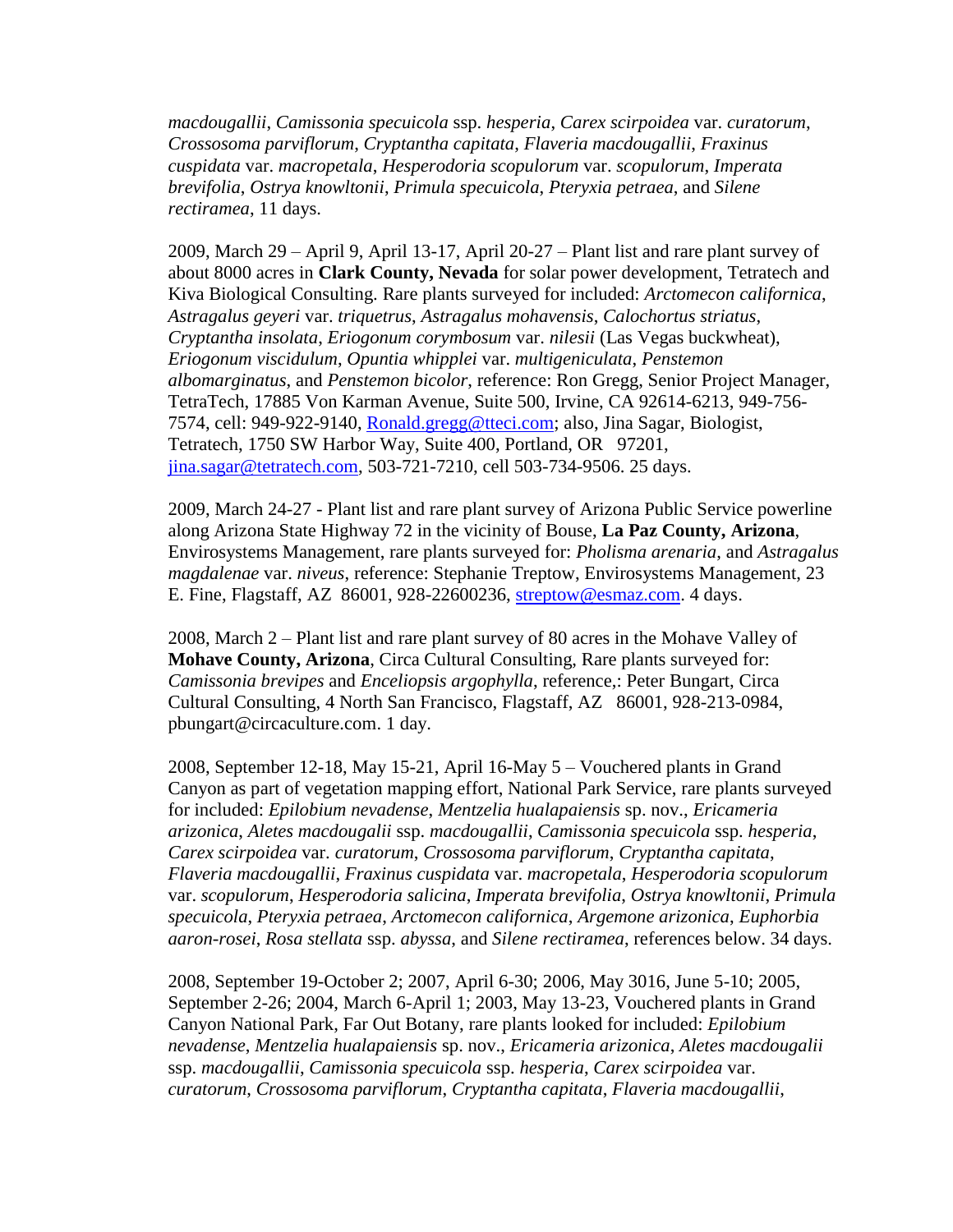*Fraxinus cuspidata* var. *macropetala*, *Hesperodoria scopulorum* var. *scopulorum*, *Hesperodoria salicina*, *Imperata brevifolia*, *Ostrya knowltonii*, *Primula specuicola*, *Pteryxia petraea*, *Arctomecon californica*, *Argemone arizonica*, *Euphorbia aaron-rosei*, *Rosa stellata* ssp. *abyssa*, and *Silene rectiramea*, references below. 124 days.

2008, May 25-27, June 21-22, 28-29, July 6, 27-28, August 24 – Vouchered plant list of Barbershop Canyon, Coconino County, Arizona, Far Out Botany, rare plants looked for included: *Rumex orthoneurus*, *Arenaria aberrans* – Mt. Dellenbaugh sandwort, *Aquilegia desertorum* – Mogollon columbine, *Astragalus troglodytes* – creeping milkvetch, *Calypso bulbosa* – western fairy slipper, *Cirsium parryi* ssp. *mogollonense* – Mogollon thistle, *Eriogonum jonesii* – Jone's buckwheat, *Hedeoma diffusa* – Flagstaff pennyroyal *Helenium arizonicum* – Arizona sneezeweed, *Heuchera eastwoodiae* – Eastwood alum root, *Hymenoxys jamesii* – James hymenoxys, *Malaxis porphyrea* – purple adder's mouth *Phlox amabilis* – Arizona phlox, *Talinum validulum* – Tusayan fameflower, *Cimicifuga arizonica* – Arizona bugbane, *Listera convallarioides* – broadleaf twayblade, *Potentilla multifoliolata* – Arizona cinquefoil, *Triteleia lemmoniae* – Mazatzal triteleia, *Spiranthes romanzoffiana* – hooded ladie's tresses, *Erigeron anchana* – Mogollon fleabane, *Erigeron saxatilis* – rock fleabane, reference: Barb Phillips, National Forest Zone Botanist, 1824 S. Thompson Street, Flagstaff, AZ 86001, 928-527-3600, bgphillips@fs.fed.us. 11 days.

2008, April 12-15 – Rare plant survey in Johnson Valley, **San Bernardino County, California**, URS, rare plants surveyed for included: *Astragalus albens*, *Astragalus tricarinatus*, *Calochortus striatus*, *Calochortus plummerae*, *Camissonia boothii* ssp. *boothii*, *Castilleja cinerea*, *Chamaesyce platysperma*, *Erigeron parishii*, *Eriogonum ovalifolium* var. *vineum*, *Linanthus maculates*, *Mimulus mohavensis*, *Penstemon albomarginatus*, *Phacelia parishii*, *Plagiobothrys parishii*, *Polygala acanthoclada*, and *Saltugilia latimeri*, reference: John H. Davis IV, URS, 130 Robin Hill Road, Suite 100, Santa Barbara, CA 93117, 805-964-6010, cell: 805-202-9560, john\_davis@urscorp.com. 4 days.

2007, October 10-13 - Plant list and rare plant survey of ca 2000 acres east of the San Rafael Swell in Utah, Circa Cultural Consulting, rare plants surveyed for: *Grindelia fastigiata*, *Platyschkuhria integrifolia* var. *ourolepis*, and *Eriogonum scabrella*, reference,: Peter Bungart, Circa Cultural Consulting, 4 North San Francisco, Flagstaff, AZ 86001, 928-213-0984, pbungart@circaculture.com. 4 days.

2007, August 30 – Rare plant survey of Portonova Ranch east of Flagstaff, Arizona, Fred Phillips Consulting, rare plants surveyed for: *Arenaria aberrans*, *Aquilegia desertorum*, *Astragalus cremnophylax*, *Astragalus troglodytes*, *Chrysothamnus molestus*, *Erigeron saxatilis*, *Eriogonum jonesii*, *Hedeoma diffusa*, *Hymenoxys jamesii*, *Potentilla multifoliolata,* and *Talinum validulum*, reference: Fred Phillips Consulting, LLC,401 South Leroux St.,Flagstaff, AZ 86001, (928) 773-1530, fphillips@commspeed.net. 1 day.

2007, May 27- June 3 – Survey for rare *Echinocereus fendleri* var. *kuenzleri* and species list in Lincoln National Forest, New Mexico, Southwest Botanical Research, Marc Baker,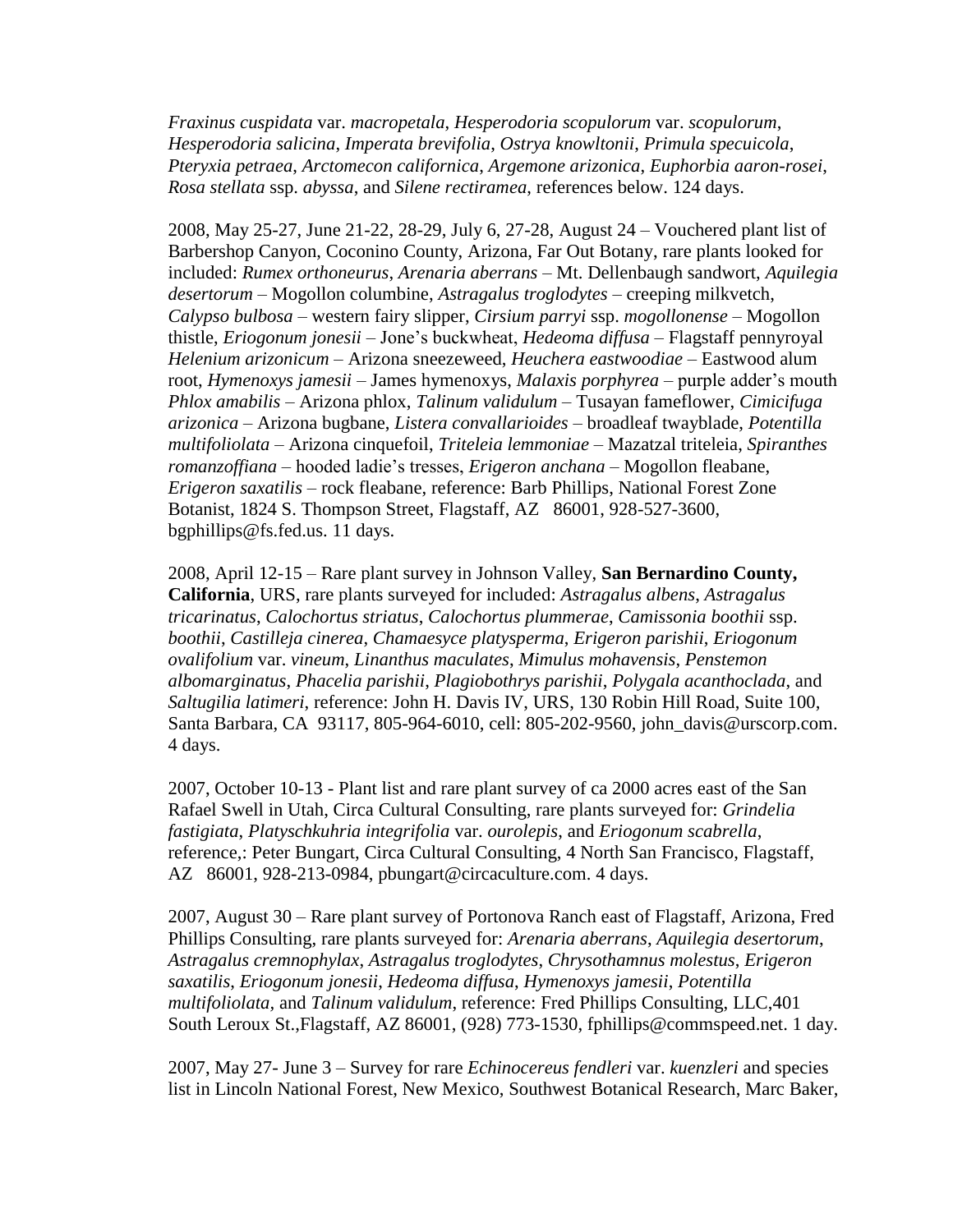1217 Granite Creek Lane, Chino Valley, AZ 86323, 928-713-7009, marcbaker@cableone.net. 8 days.

2007, March 20 – Rare plant survey of Arizona Public Service powerlines in Gila County, Arizona, Envirosystems Management, rare species surveyed for: *Abutilon parishii*, *Agave arizonica*, *Agave delmateri*, *Echinocereus triglochidiatus* var. *arizonicus*, *Erigeron piscatus*, *Heuchera glomerata*, *Mabrya acerifolia*, *Penstemon discolor*, *Perityle saxicola*, and *Salvia amissa*, reference: Stephanie Treptow, Envirosystems Management, 23 E. Fine, Flagstaff, AZ 86001, 928-22600236, [streptow@esmaz.com.](mailto:streptow@esmaz.com) 1 day.

2007, August 4, June 28, May 5-7, 25-26; 2006, August 25-27, October 4-5 - Vouchered species list for Aztec Ruins National Monument, San Juan County, New Mexico, National Park Service, rare plants surveyed for: *Aletes macdougalii* ssp. *breviradiatus*, *Aliciella formosa*, *Astragalus humillimus*, *Astragalus micromerius*, *Sclerocactus cloveriae* ssp. *brackii*, *Sclerocactus cloveriae* ssp. *cloveriae*, *Sclerocactus mesae-verdae*, *Penstemon breviculus*, and *Proatriplex pleiantha*, reference: Theresa Nichols, Aztec Ruins National Monument Resource Manager, 84 County Road 2900, Aztec, NM 87410, Terry Nichols@nps.gov, 505-334-6372, 12 days.

2007, August 1-2, June 3-4, 23-24, May 3-4, 12, 26-27; 2006, September 2-4, 21-22, October 3 - Vouchered species list for El Morro National Monument, Cibola County, New Mexico, National Park Service, rare plants surveyed for: *Besseya arizonica*, *Erigeron acomanus*, *Helianthus paradoxus*, *Physaria newberryi* var. *yesicola*, *Astragalus accumbens*, and *Phacelia serrata*, reference: Lisa Thomas, Coordinator, Southern Colorado Plateau I&M Network, Northern Arizona University, P.O. Box 5765, Flagstaff, AZ 86011, (928) 523-9280, Lisa\_Thomas@nps.gov. 17 days.

2007, November 7 – Survey for rare plants on US Forest Service and BLM lands for the Arizona Department of Transportation, Envirosystems Management, reference: Stephanie Treptow, Envirosystems Management, 23 E. Fine, Flagstaff, AZ 86001, 928-22600236, [streptow@esmaz.com.](mailto:streptow@esmaz.com) 1 day.

2006, April 16-19, Voucher of plants along Trout Creek, Mohave County, Arizona, Far Out Botany, rare plants surveyed for: *Allium bigelovii*, *Arenaria aberrans*, *Arctomecon californica*, *Penstemon bicolor*, *Polygala rusbyi*, *Purshia subintegra*, and *Salvia davidsonii*. 4 days.

2006, March 27-28, February 23-24 - Plant list and rare plant survey of a proposed gravel pit in the Sacramento Valley, **Mohave County, Arizona**, Circa Cultural Consulting, rare plants surveyed for: *Arctomecon californica*, *Cynanchum utahense*, *Enceliopsis argophylllus*, *Eriogonum viscidulum*, *Penstemon bicolor*, *Polygala acanthoclada*, and *Selinocarpus nevadensis*, reference: Peter Bungart, Circa Cultural Consulting, 4 North San Francisco, Flagstaff, AZ 86001, 928-213-0984, pbungart@circaculture.com. 4 days.

2005, November 14-17 and December 13-18 – Powerline survey for rare plants and to make a plant list between Boulder City and Davis Dam, **Clark County, Nevada**, Circa Cultural Consulting, rare plants surveyed for: *Arctomecon californica*, *Cynanchum utahense*, *Enceliopsis argophylllus*, *Eriogonum viscidulum*, *Penstemon bicolor*, *Polygala acanthoclada*, and *Selinocarpus nevadensis*, reference: Peter Bungart, Circa Cultural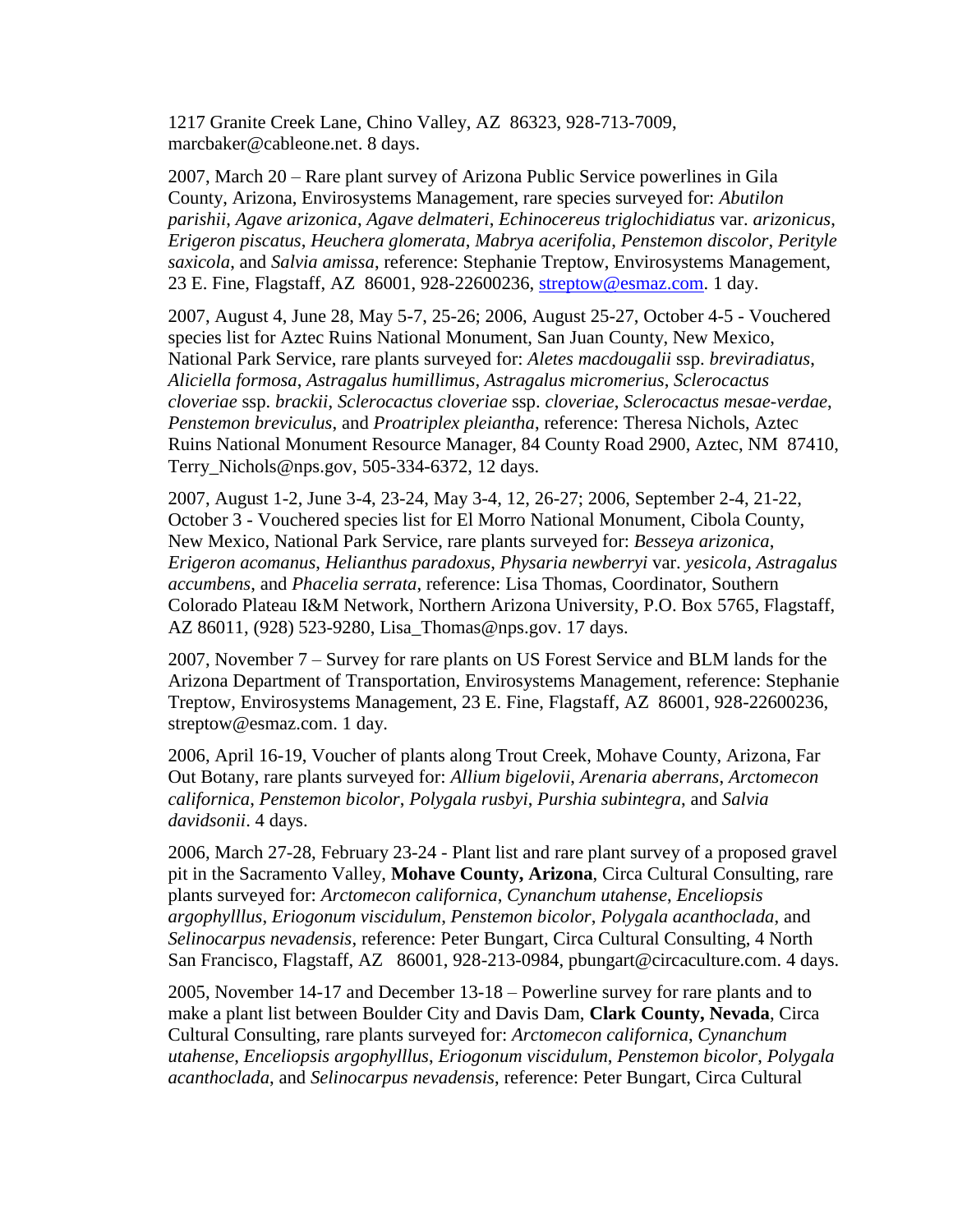Consulting, 4 North San Francisco, Flagstaff, AZ 86001, 928-213-0984, pbungart@circaculture.com. 10 days.

2005, November 18-19, October 8 - Plant list and rare plant survey of roads in **Mohave County, Arizona**, Circa Cultural Consulting, rare plants surveyed for: *Arctomecon californica*, *Cynanchum utahense*, *Enceliopsis argophylllus*, *Eriogonum viscidulum*, *Penstemon bicolor*, *Polygala acanthoclada,*and *Selinocarpus nevadensis*, reference: Peter Bungart, Circa Cultural Consulting, 4 North San Francisco, Flagstaff, AZ 86001, 928- 213-0984, pbungart@circaculture.com. 3 days.

2005, August 24-25 - Plant list and rare plant survey of Arizona Public Service powerline from Grey Mountain to Tuba City, Navajo Reservation, Arizona, Envirosystems Management, Rare plants surveyed for: *Amsonia peeblesii*, *Astragalus sophoroides*, *Cymopterus megacephalus*, *Asclepias welshii*, *Errazurizia rotundata*, *Pediocactus peeblesianus* var. *fickeiseniae*, and *Puccinellia parishii*, reference: Stephanie Treptow, Envirosystems Management, 23 E. Fine, Flagstaff, AZ 86001, 928-22600236, [streptow@esmaz.com.](mailto:streptow@esmaz.com) 2 days.

2005, June 23-25 – Voucher plants along Fossil Creek, central Arizona, for future monitoring, Northern Arizona University. 3 days.

2005, June 8-11, Rare plant survey and voucher of plants between Hance and Cremation Creeks, Grand Canyon National Park, National Park Service, rare plants surveyed for: *Ericameria arizonica*, *Aletes macdougalii* ssp. *macdougallii*, *Camissonia specuicola* ssp. *hesperia*, *Carex scirpoidea* var. *curatorum*, *Crossosoma parviflorum*, *Cryptantha capitata*, *Flaveria macdougallii*, *Fraxinus cuspidata* var. *macropetala*, *Hesperodoria scopulorum* var. *scopulorum*, *Hesperodoria salicina*, *Imperata brevifolia*, *Ostrya knowltonii*, *Primula specuicola*, *Pteryxia petraea*, *Arctomecon californica*, *Argemone arizonica*, *Euphorbia aaron-rosei*, *Rosa stellata* ssp. *abyssa*, and *Silene rectiramea*, references below. 4 days.

2005, May 27- June 5, April 10-15, Rare plant survey and voucher of plants in Glen Canyon National Recreation Area, Far Out Botany, rare plants surveyed for: *Astragalus harrisonii*, *Astragalus musiniensis*, *Cirsium rydbergii*, *Cycladenia humilis* var. *jonesii*, *Carex scirpoidea* var. *curatorum*, *Erigeron kachinensis*, *Erigeron zothecinus*, *Perityle specuicola*, *Platanthera zothecina*, *Carex specuicola*, *Primula specuicola*, and *Zigadenus vaginatus*, Far Out Botany. 16 days.

2005, May 13-18, Rare plant survey and voucher of plants along the Bass Trail, Grand Canyon National Park, National Park Service, rare plants surveyed for: *Ericameria arizonica*, *Aletes macdougalii* ssp. *macdougallii*, *Camissonia specuicola* ssp. *hesperia*, *Carex scirpoidea* var. *curatorum*, *Crossosoma parviflorum*, *Cryptantha capitata*, *Flaveria macdougallii*, *Fraxinus cuspidata* var. *macropetala*, *Hesperodoria scopulorum* var. *scopulorum*, *Hesperodoria salicina*, *Imperata brevifolia*, *Ostrya knowltonii*, *Primula specuicola*, *Pteryxia petraea*, *Arctomecon californica*, *Argemone arizonica*, *Euphorbia aaron-rosei*, *Rosa stellata* ssp. *abyssa*, and *Silene rectiramea*, references below. 6 days.

2004, October 6-9 – Survey for rare *Coryphantha scheerii* var. *robustispina* within Mexico along the US border south of **Pima County, Arizona**, Southwest Botanical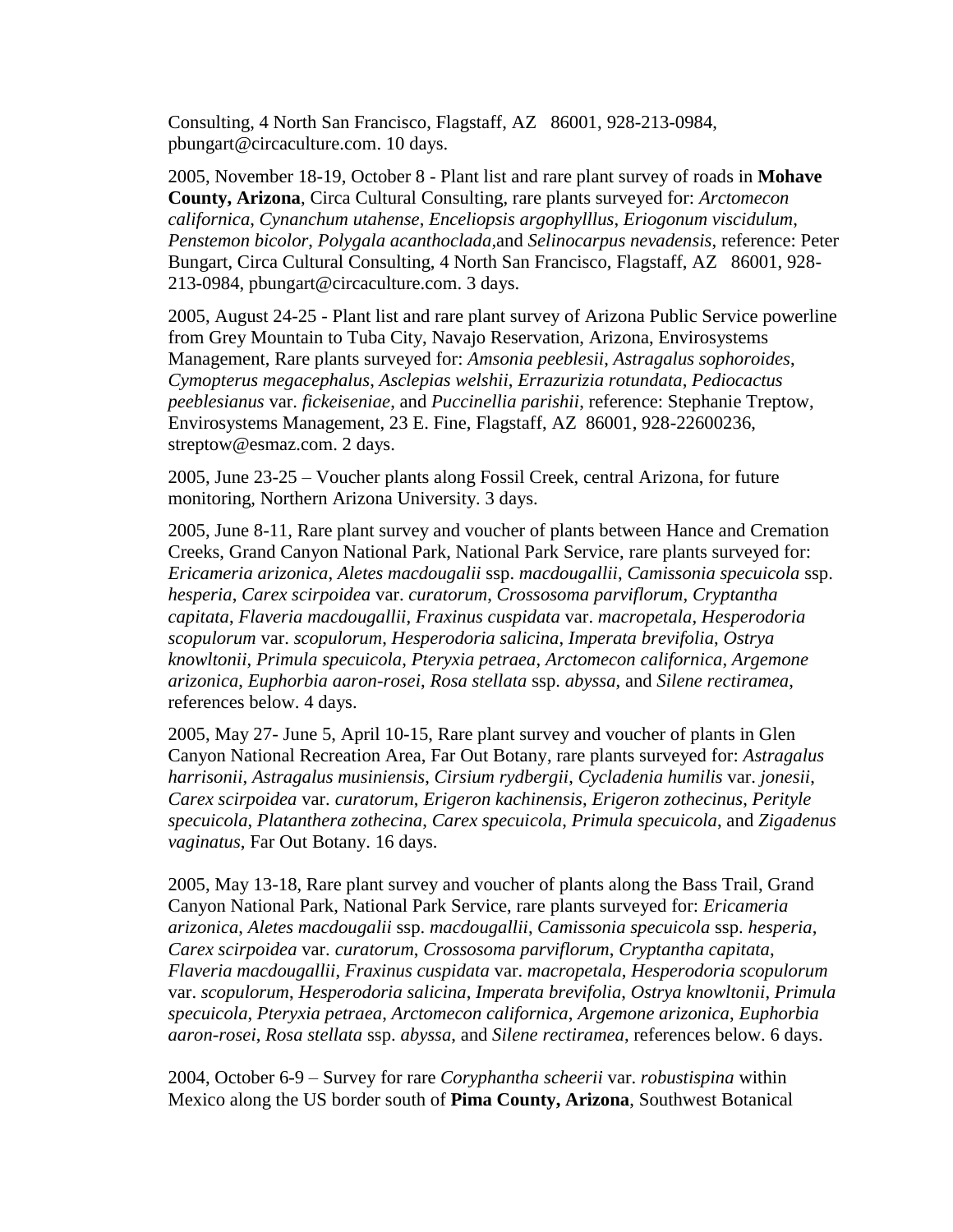Research, Marc Baker, 1217 Granite Creek Lane, Chino Valley, AZ 86323, 928-713- 7009, marcbaker@cableone.net.. 4 days.

2004, September 22-25, Vouchered plants on the Shivwits Plateau, Mohave County, Arizona, Far Out Botany. 4 days

2004, June 19-20 – Rare plant survey at Lowell Discovery Channel Telescope site near Happy Jack, Arizona, Envirosystems Management, rare plants surveyed for: *Arenaria aberrans*, *Astragalus rusbyi*, *Helenium arizonicum*, *Heuchera eastwoodiae*, and *Penstemon nudiflorus*, reference: Stephanie Treptow, Envirosystems Management, 23 E. Fine, Flagstaff, AZ 86001, 928-22600236, [streptow@esmaz.com.](mailto:streptow@esmaz.com) 2 days.

2004, May 27, July 13, August 2 – Vouchered plant list for Edgemont Highlands, a housing development east of Durango, Colorado, Linda Robinson Studios. 3 days.

2004, May 16-19, 24-25, 30-31, June 1, 5, July 23-August 2, September 4-7; 2003, March 8, 25-27, April 13-20, June 26-30, July 6-9, 14-19, 22-27, 29-30; September 21- 22, 27 – Vouchered plant survey and rare plant survey of portions of the San Juan River Basin for the San Juan Flora Project, San Juan College, Farmington, New Mexico, too many rare plants surveyed for to mention, reference: Ken Heil, Math-Science Division, Room 1807, San Juan College, 4601 College Boulevard, Farmington, New Mexico 87402-4699, heilk@sjc.cc.nm.us. 64 days.

2004, April 29-30, May 1, 26, 28; 2003, July 27, August 21-22, September 23 – Vouchered species list for Yucca House National Monument, Montezuma County, Colorado, National Park Service, rare plants looked for: *Aletes macdougalii* ssp. *breviradiatus*, *Astragalus coltonii* var. *moabensis*, *Astragalus cronquistii*, *Astragalus naturitensis*, *Astragalus newberrryi*, *Astragalus schmolliae*, *Astragalus tortipes*, *Eriogonum clavellatum*, *Eriogonum leptocladon* var. *ramosissimum*, *Hackelia gracilenta*, *Iliamna grandiflora*, *Penstemon parviflorus*, *Penstemon utahensis*, *Penstemon breviculus*, *Penstemon lentus*, and *Sclerocactus mesa-verdae*, reference: Lisa Thomas, Coordinator, Southern Colorado Plateau I&M Network, Northern Arizona University, P.O. Box 5765, Flagstaff, AZ 86011, (928) 523-9280, Lisa\_Thomas@nps.gov. 9 days.

2004, April 14-18 and 2001, five days in March – Survey for the rare plant *Astragalus magdalenae* var. *peirsonii* in the Algodones Dunes of **Imperial County, California**, Botanical and Environmental Consulting, other rare plants surveyed for: *Astragalus lentiginosus* var. *borreganus*, *Croton wigginsii*, *Helianthus niveus* ssp. *tephrodes*, *Palafoxia arida* var. *gigantea*, and *Pholisma sonorae*, reference: Arthur Phillips, Botanical and Environmental Consulting, PO Box 173, Eckert, CO 81418, [Nn7a@aol.com,](mailto:Nn7a@aol.com) 970-250-8112. 5 days.

2004, April 9 – Survey of Tapco powerline in central Arizona, Envirosystems Management, rare plants surveyed for: *Purshia subintegra*, *Eriogonum ripleyi*, *Eriogonum ericifolium*, and *Polygala rusbyi*, reference: Stephanie Treptow, Envirosystems Management, 23 E. Fine, Flagstaff, AZ 86001, 928-22600236, [streptow@esmaz.com.](mailto:streptow@esmaz.com) 1 day.